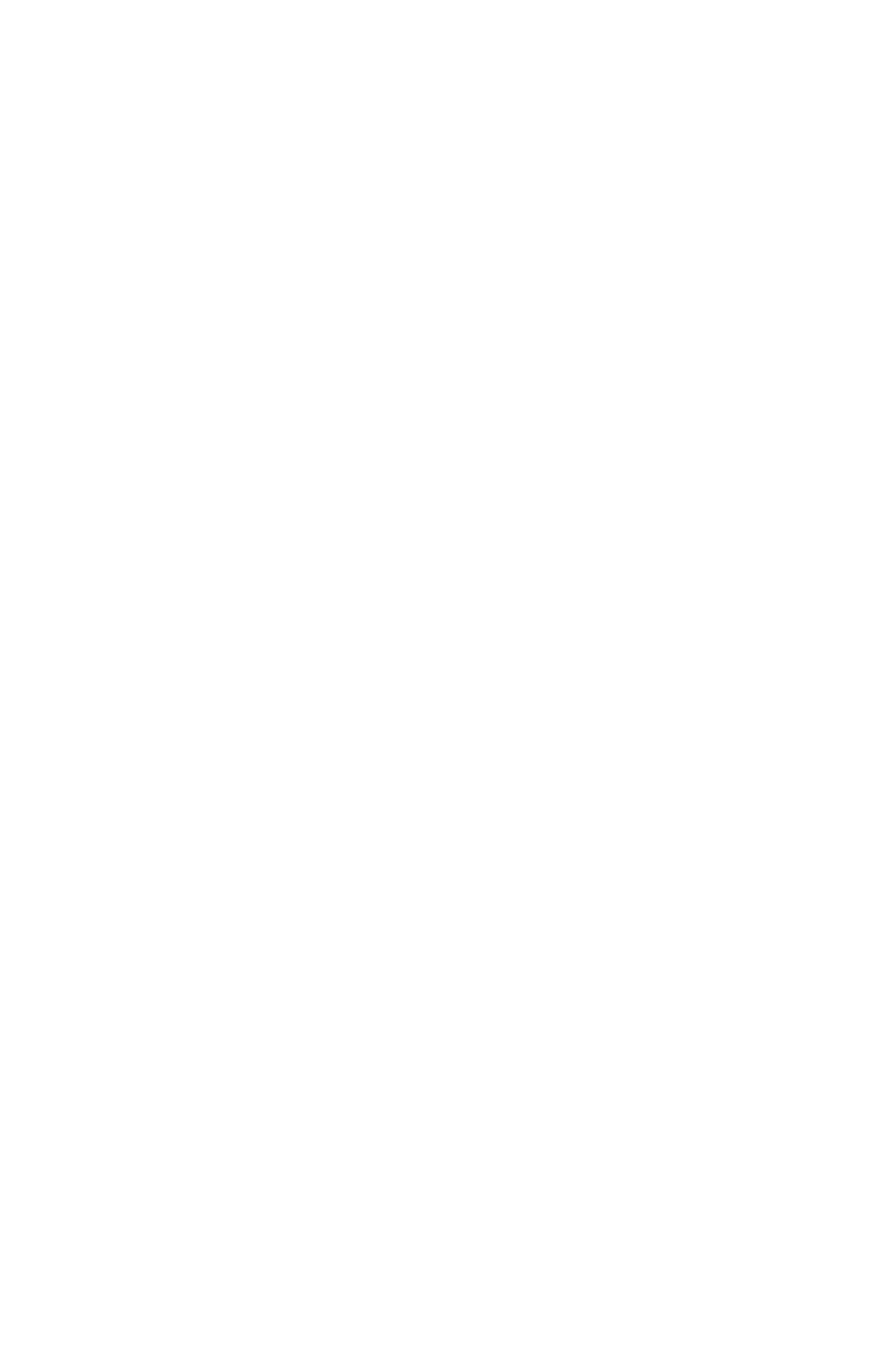This was quite a week. I almost feel like a radiant <br>Moses coming down off Mount Sinai. I attended the Festival of Homiletics—aka—a preaching conference, in Washington DC. In addition to a variety of workshops, each day there were worship services plus lectures by renown theologians and scholars, many of them seminary professors and authors. It was thrilling! Over the course of the week, we packed out the Washington National Cathedral, the Metropolitan AME Church and the National City Church, as preachers from around the world gathered to learn, and to be inspired and to delight in being in the presence of not only outstanding presenters, but 1,700 attendees who share a passion for homiletics!

The theme this year was Preaching and Politics. We heard a lot about what it means to be a follower of Jesus in this day and age and culture. It was clear that our traditions and theologies and styles differed—we aren't all of one mind. But in this delightfully diverse gathering, where all were embraced and valued, we drank deeply from other's wells and learned new appreciations.

To be sure it was an intense week. At times there was lament, at times there was passion, at times there was holy anger. And throughout, good humor and even fun infused the intensity, to keep us from taking ourselves too seriously. One evening the speaker was talking about care for creation and "pasture-fed beef." Only he unwittingly had said "pastor-fed beef," and the crowd erupted in laughter, while he continued talking, puzzled by the hearty response.

I'm grateful to have had the opportunity to attend this conference. There's something that happens when we are immersed in another setting with new people and ideas and experiences.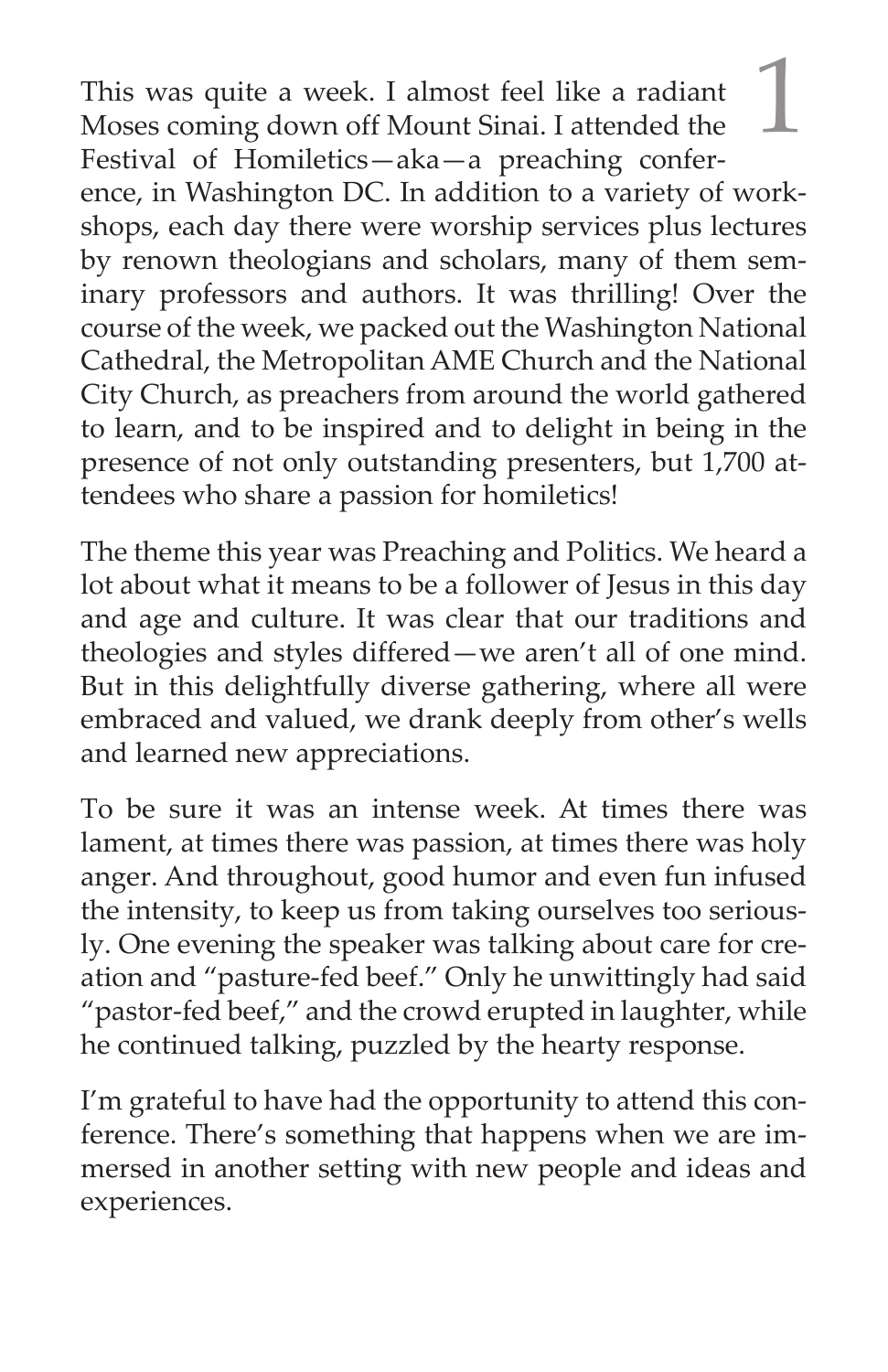<sup>2</sup> The conference kicked-off Monday evening with a "high church" service in The National Cathedral every bit as awe-inspiring as the greatest cathedrals of Europe. The service concluded with the Eucharist, or communion, offered to all. We heard again these very familiar words of the Apostle Paul:

#### **I Corinthians 11.23b–25**

*…the Lord Jesus on the night when he was betrayed took a loaf of bread, and when he had given thanks, he broke it and said, "This is my body that is for you. Do this in remembrance of me." In the same way, he took the cup also, after supper, saying, "This cup is the new covenant in my blood. Do this, as often as you drink it, in remembrance of me."*

We made our way to the nearest station in the sanctuary. One by one, we were handed a paper-thin wafer. We then were invited to dip it into wine or juice, or to drink straight from the chalice, as a common cup. All in all, it was a moving experience to witness 1,700 pastors coming forward to partake and remember.

And this experience served as a lens for me for the week, as I looked forward to this morning, as we celebrate the Eucharist, or Communion, or what we often call the bread and cup.

Many Christian traditions celebrate communion weekly— Catholics, some Lutherans, Episcopalians, Anglicans. In fact, for some, communion is the highlight of every worship service. The rest of the service is built around partaking of the bread and wine and it wouldn't feel like a worship service without it.

In those traditions, communion is considered one of the sacraments of the church—including other rituals, like anointing and baptism. These sacraments are believed to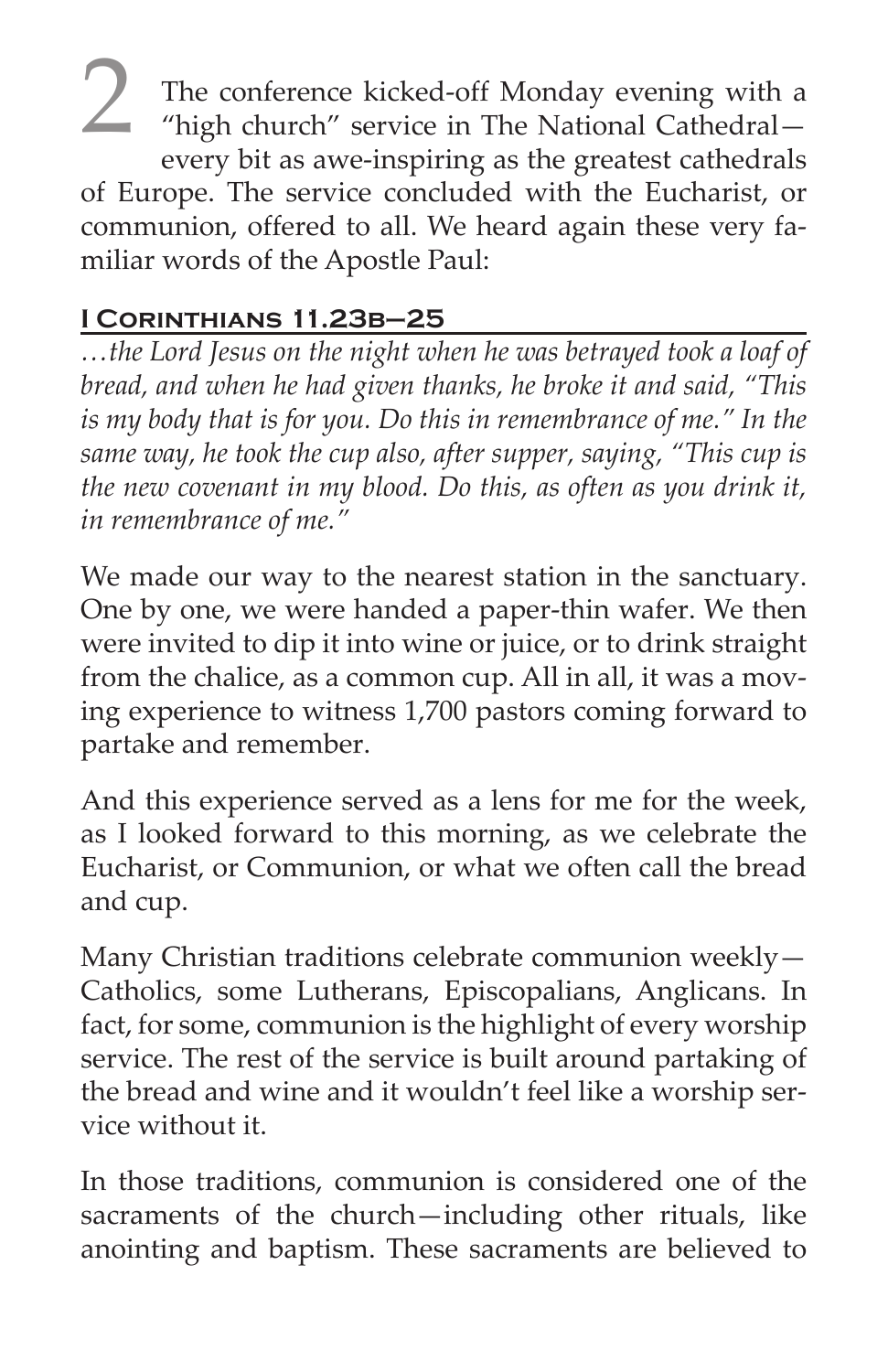be a means by which God enacts God's grace upon someone. In other words, a sacrament does something to a person. Upon offering the sacrament of bread and cup, it is believed that they truly become the body and blood of Christ, without changing appearance.

In our tradition, we understand these rituals differently. In an effort to peel away the layers of tradition of the state churches, the early Brethren returned to the scriptures and the practices of the early church. We call our traditions "ordinances," because we are doing what we believe the Bible ordains. These include not only communion and love feast, but anointing, the holy kiss, child/parent dedication, and baptism. None of these ordinances do something to a person. They are simply an outward sign of an inward commitment or openness. They don't change in form…they are merely symbols. So for us, the bread stays bread, and the wine…becomes grape juice!

This is reflected, too, in what we call the worship center, or the communion table. In other traditions, this might be called an altar, which would indicate a special holy place where the Eucharist is consecrated, as it becomes the body and blood of Christ.

I love how the Brethren Encyclopedia defines the Communion Table. It says it is a "piece of churchly furniture." In 1958, Annual Conference opened the way for congregations to practice the bread and cup communion apart from the full Love Feast. For our first 250 years, the bread and cup had been celebrated only within the context of Love Feast, a re-enactment of the Jesus' last supper with his disciples. But an interest in the 1950's to resemble other Protestant practices introduced bread and cup communion to a Sunday morning worship service (often celebrated as we do—twice a year in addition to Love Feast). The communion table, then, appeared in chancels to accommodate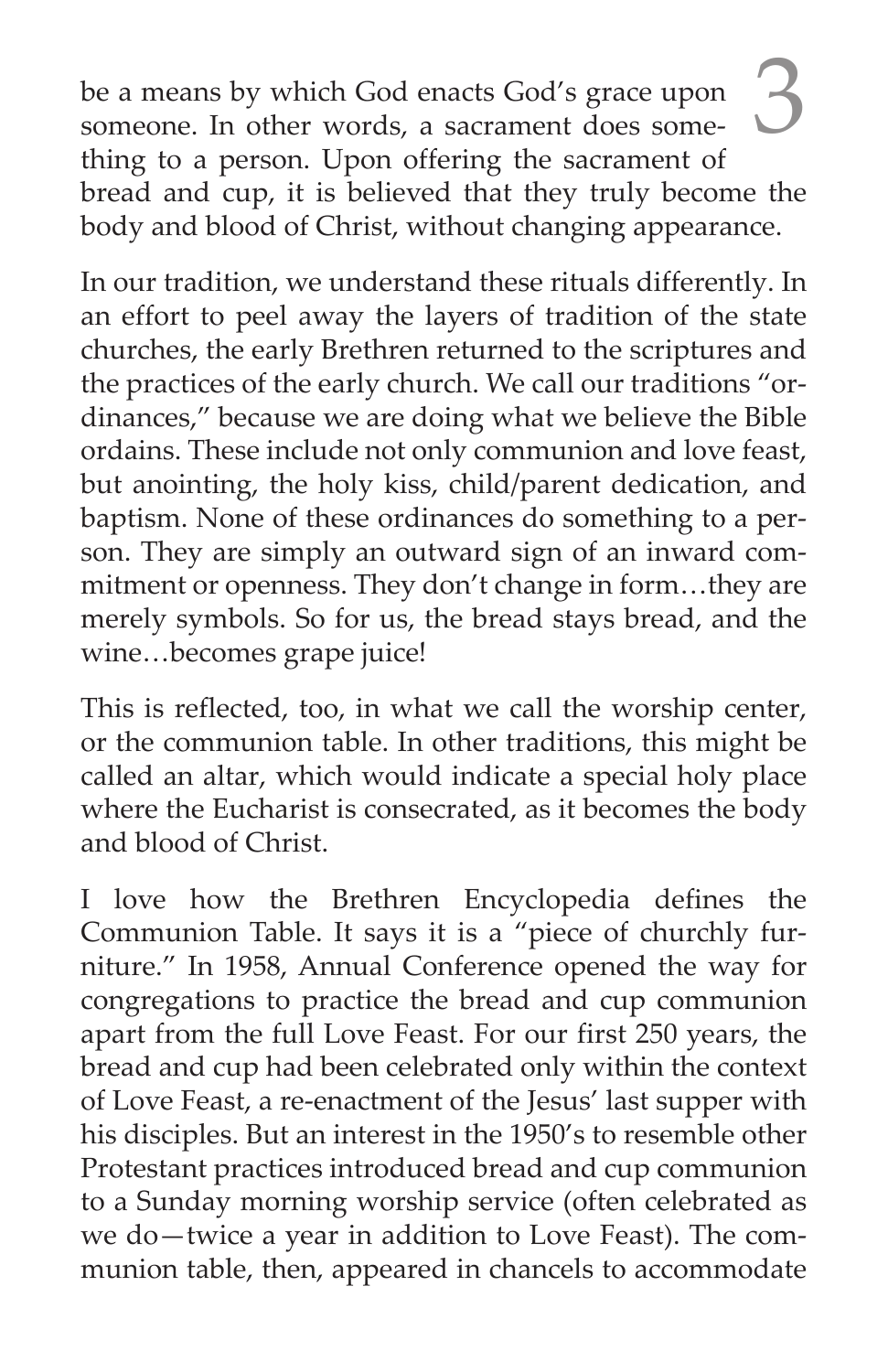# 4 serving communion and also to provide a visually pleasing focus for the worship space.

A friend of mine was new to the ministry and was serving his first congregation. Wanting to be neighborly and community-minded, he participated in the local ministerium. It was decided that a community Thanksgiving service would be held in one of the neighborhood churches. As the service began, the ministers and priests of the town entered the sanctuary. One-by-one, they processed across the chancel area to seats on the opposite side. Each one would pause in front of the "altar" and genuflect, offer the sign of the cross, or bow in reverence to the altar. My friend was the last minister to cross the chancel. Fresh out of seminary, he knew that genuflecting before the altar was not congruent with our beliefs. So as he crossed the area, headed to his seat, he paused in the middle, and instead of bowing to the altar, he did a 180 and turned…and waved to…what we believe is the body of Christ—the gathered community. He was theologically congruent as he acknowledged the body with a wave and a smile!

We are the body of Christ, the gathered community, and this morning we celebrate. We recognize rituals not because we want to hang on to the past, but because they offer us a rootedness and a connection with our heritage that serve as a foundation as we move into the future. They help us to remember what matters.

The ancient Hebrews were good at rituals, at remembering who they were and whose they were. They were intentional.

#### **Deuteronomy 11.18–20**

*You shall put these words of mine in your heart and soul, and you shall bind them as a sign on your hand, and fix them as an emblem on your forehead. Teach them to your children, talking about them when you are at home and when you are away, when*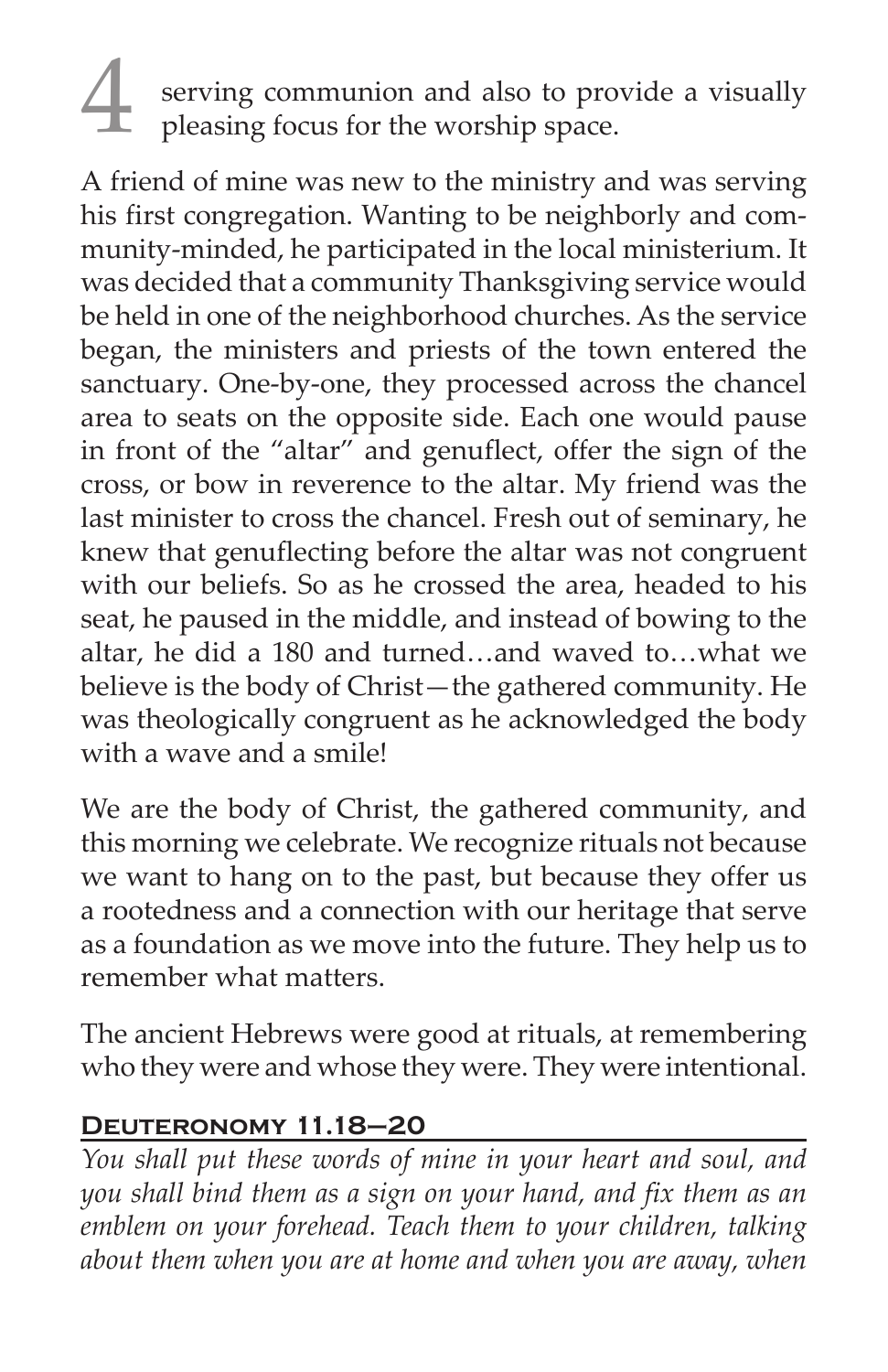5 *you lie down and when you rise. Write them on the doorposts of your house and on your gates.*

We don't bind our beliefs to our foreheads, literally. But rituals do help us to remember. So, given our understanding of the key tenets of our faith, the core values that we share as followers of Jesus' way, what is it that the Bread and Cup communion helps us to remember? For many, this theology of the eating bread and drinking wine as the body and blood isn't congruent with our experience and understanding of Jesus. According to scholar Vernard Eller, in biblical times, it was thought that blood is the symbol of life; blood is liquid life. And bread likewise represents life. This life, shared and given, is an act of love and grace in devotion to God and neighbor.

In the scripture—Jesus gave thanks…translated from the Greek *he eucharistia* meaning the "thanksgiving." The Eucharist then is one great Thanksgiving feast!

I think that there are two profound things that Jesus would have imparted at that feast that are important for us to remember. The first is the power of love that people encountered and continue to encounter in the person of Jesus. And the other is that Jesus practiced Open Table Fellowship no one was turned away from the table…all were welcome.

Without a doubt, the most meaningful experience for me this week was a prayer service and candlelight vigil Thursday evening, led by elders of the church. Walking with candles in silence, from the National Church to the White House, 2,500 people of faith took their faith to the streets in a new movement called Reclaiming Jesus. One of the speakers at the service was none other than the new rock star Episcopalian Bishop, the Most Rev. Michael Curry, who blew the world away with his sermon last Saturday at the wedding of Prince Harry and Meghan Markle. More than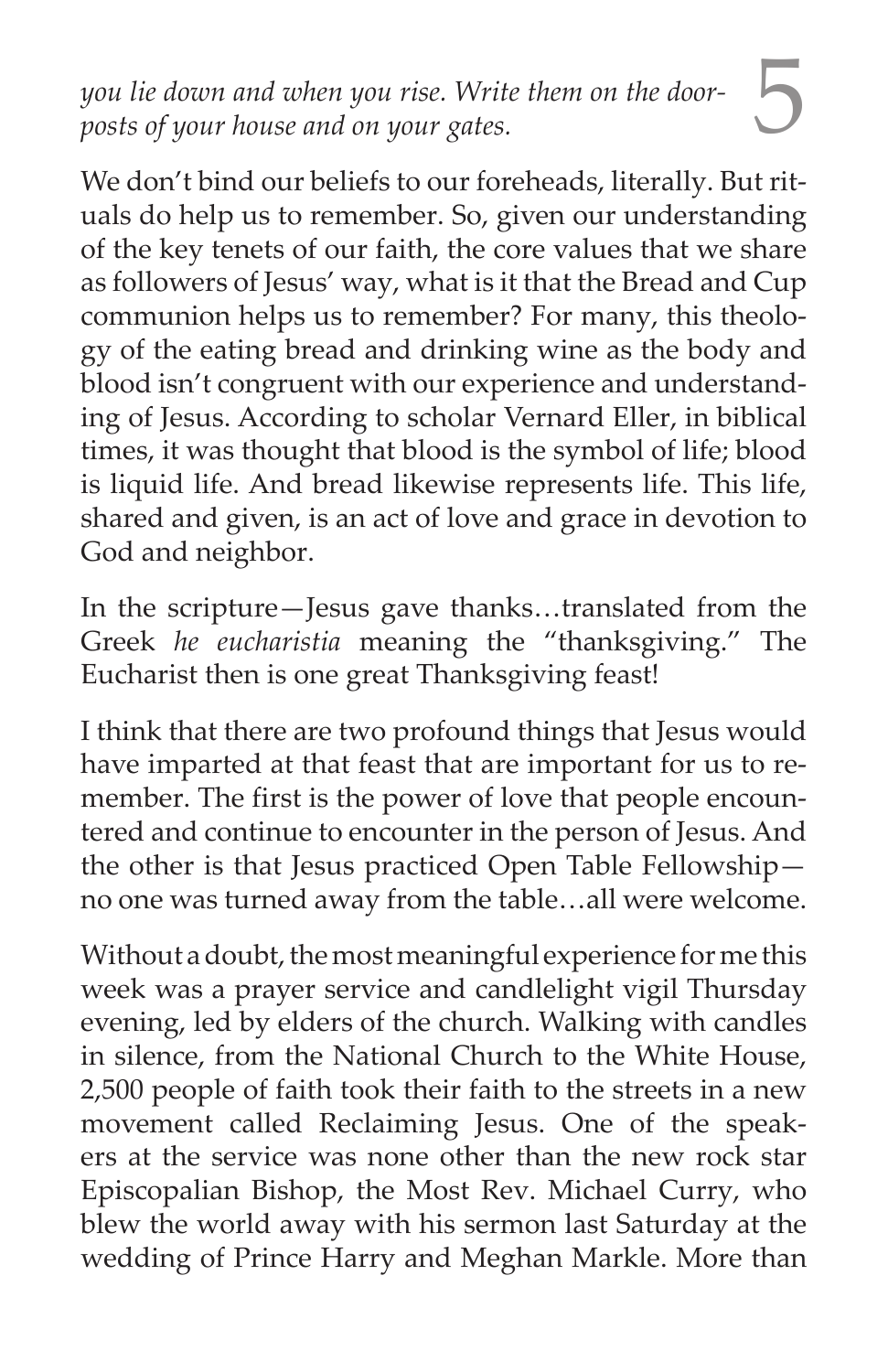6 any other impression of the pomp and circumstance of the wedding, the sermon delivered by Bishop Curry is what people are still talking about. In it, he proclaimed the **power of love** and challenged its hearers to "think and imagine a world where love is the way." He said that the "good news of Jesus Christ is not only that we are loved, but that this love isn't simply a sentimental thing, it's a way of life, and it's a way of life that actually makes a difference in people's lives and in the life of the world." That's what people encountered in Jesus and that's what we remember, and help to remind one another. The power of love.

And we remember that all are welcome to encounter that love. Jesus invited all to the table…women, untouchables, the poor, the maimed, and the marginalized. It was scandalous. The inclusiveness of Jesus' movement embodied a radically alternative social vision. These were real meals with real outcasts. And they were welcome at the table. And we can do no less.

Sometimes we forget, we get busy. We get distracted. Other things occupy our minds and our hearts. And that why together we eat and drink and remember. We remember the power of love. And the radical hospitality of the Gospel, that all, all, all, are welcome at the table.